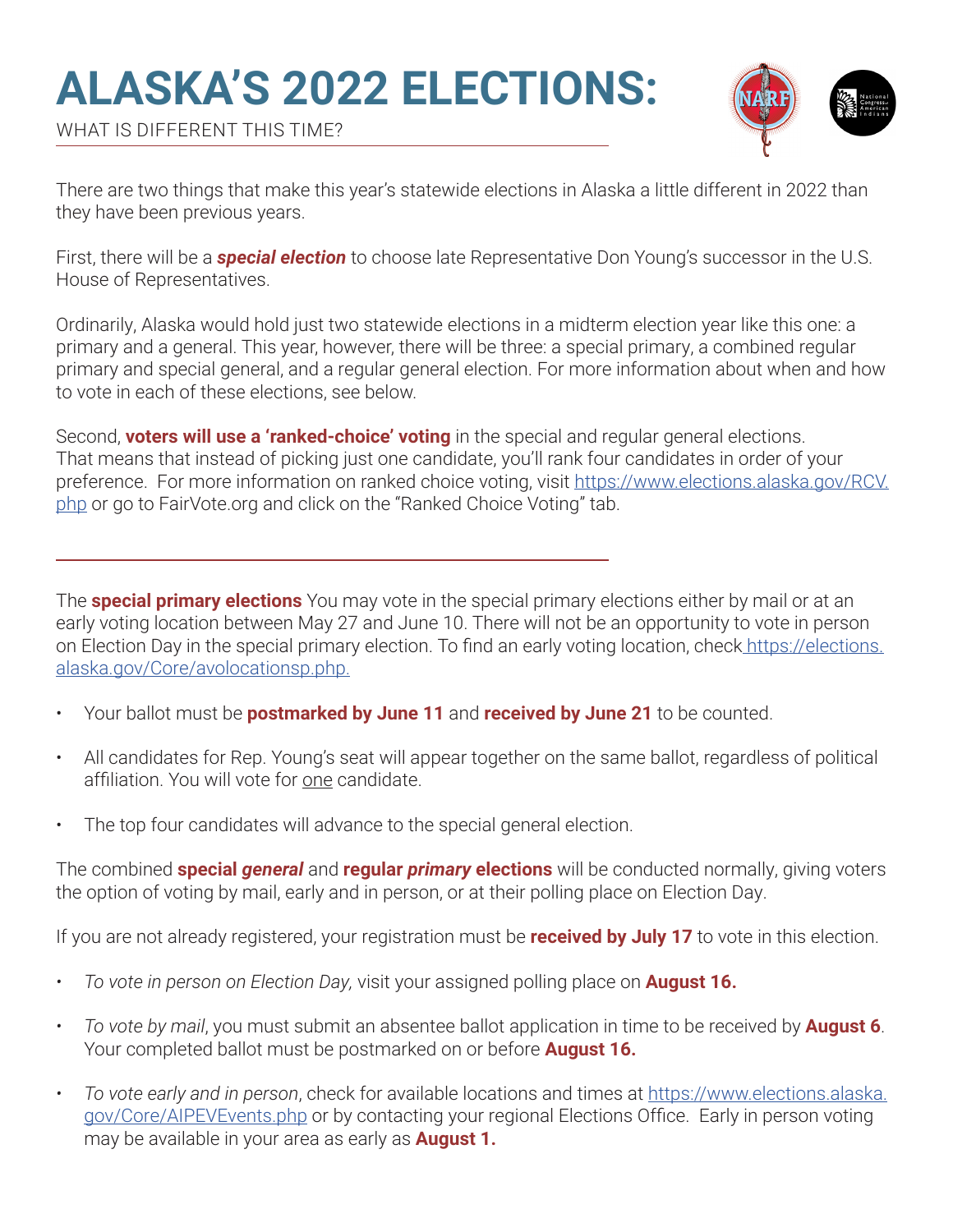### **WHAT TO KNOW**

Both the special general and regular primary races will appear together, on the same ballot. You'll only have to cast one ballot.

In the regular primary race, you'll vote for one candidate only (just like in the special primary). The top four candidates will advance to the regular general election.

In the special general race, you'll use ranked-choice voting.

The **regular general election** will also be conducted normally, giving voters the option of voting by mail, early and in person, or at their polling place on Election Day.

If you are not already registered, your registration must be received by **October 9** to vote in this election.

- *• To vote in person on Election Day*, visit your assigned polling place on **November 8.**
- *• To vote by mail*, you must submit an absentee ballot application in time to be received by **October 29**. Your completed ballot must be postmarked on or before **November 8.**
- *• To vote early and in person*, check for available locations and times at https://www.elections.alaska. gov/Core/AIPEVEvents.php or by contacting your regional Elections Office. Early in person voting may be available in your area as early as **October 24.**
- *• You will use ranked choice voting to vote in the regular general election, just as you did in the special general election.*

**You must provide a residential address to register.** You CANNOT use a PO box, rural route number, or other non-traditional address. If you don't have a number-and-street address, you CAN describe where you live using a highway name and milepost number, boat harbor number, pier and slip number, subdivision name with lot and block, or the trailer park name with a space number. If you live in rural Alaska, you may provide your community's name as your residence address. **If you are unable to register or vote because you cannot provide proof of address, please contact us at vote@narf.org, delisle@ narf.org; or (303) 447-8760**

**Same day registration is not available in Alaska. You must already be registered by the Election Day registration deadline listed above in order to vote.**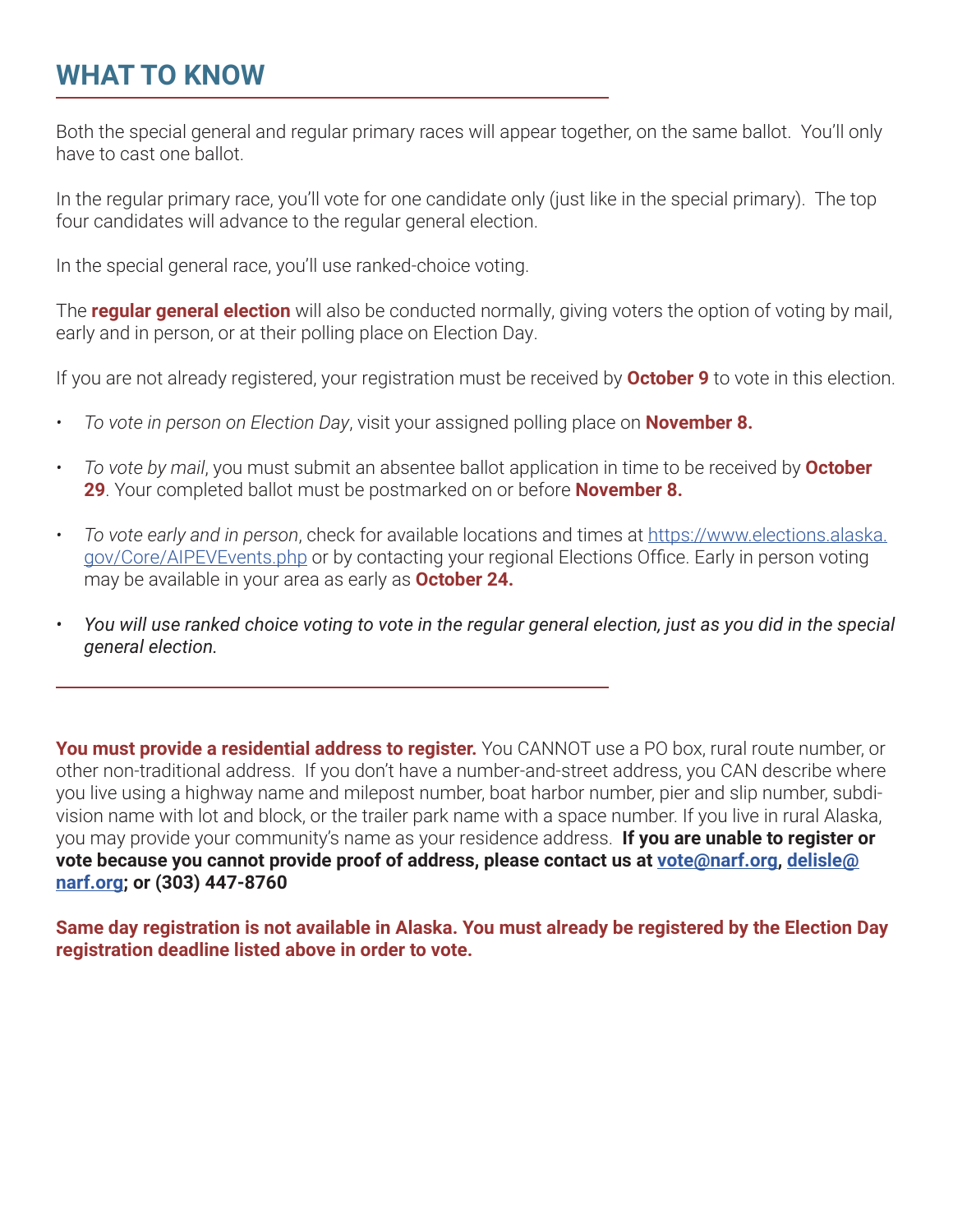## **HOW TO VOTE IN ALASKA** *STEP ONE: REGISTERING TO VOTE*

#### **Am I eligible to vote?**

You can vote if you:

**(1)** are a United States citizen

**(2)** are at least 18 years old, or will be by Election Day

**(3)** have lived in Alaska and within the election district where you seek to vote for at least 30 days before the election

AND

**(6)** you have not been convicted of any felony involving moral turpitude (as defined under AS §15.80.010(10) or your voting rights have been restored since your conviction.

In order to restore your voting rights following your conviction, you must be no longer serving a sentence, have been unconditionally discharged from supervision by the Department of Corrections, and provide a copy of your discharge papers to the Alaska Division of Elections.

For more information, visit https://www.elections.alaska.gov/Core/whocanregisterandwhocanvote.php.

#### **How do I know if I'm already registered?**

You can check your registration status at https://myvoterinformation.alaska.gov/ or by calling your Regional Elections Office.

#### **How do I register to vote?**

**(1)** You may have been automatically registered when you applied for your Permanent Fund Dividend. However, even if you believe you've been registered automatically, you should check to make sure your registration is complete and accurate!

**(2)** Register online: If you have a valid Alaska driver's license or Alaska state ID card, you can register online at https://voterregistration.alaska.gov/. Otherwise, you'll need to register using a paper registration form.

**(3)** Print and send a paper form to your Regional Elections Office: A printable registration form is available online at https://www.elections.alaska.gov/doc/forms/C03-Fill-In.pdf. Complete and sign the form, then enclose a copy of either your current driver's license, state ID, passport or birth certificate. Send your form to your Regional Elections Office by mail, fax, or email.

**(4)** In-person registration: Visit your Regional Elections Office, or any one of the voter registration agencies listed at https://www.elections.alaska.gov/Core/wheretoregister.php. Registration agencies include city or borough clerk's offices, Division of Motor Vehicles (DMV) offices, many public assistance agencies, some public libraries and tribal government offices.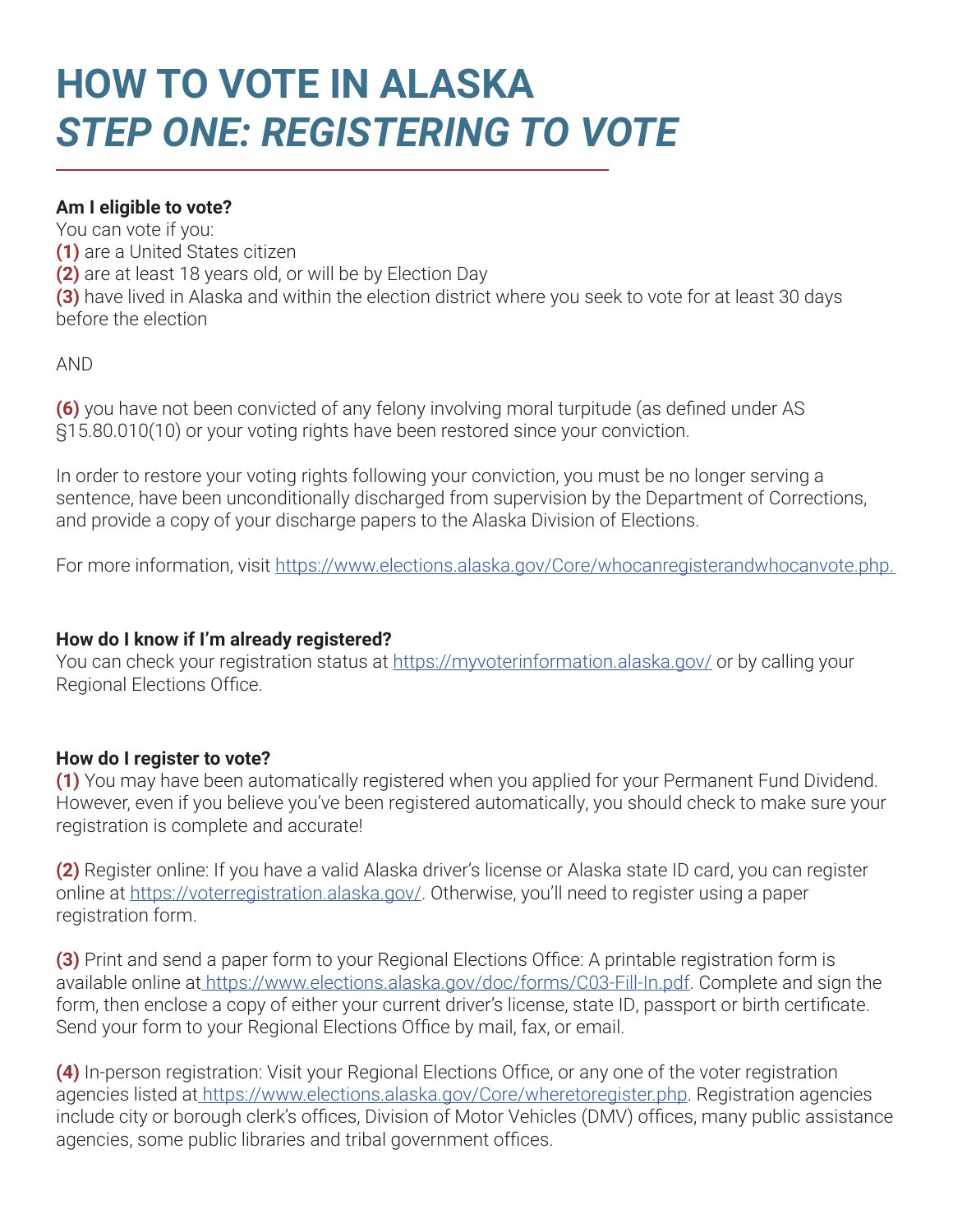## *STEP TWO: CASTING YOUR BALLOT*



#### **How can I vote in Alaska's elections? (1) In person on Election Day.**

You must vote at the polling place that you have been assigned to based upon where you live. Locate your polling place by visiting https://myvoterinformation.alaska.gov/ or by calling the Division of Elections at (866) 952-8683.



#### **(2) Early and in person.**

Early voting may be offered as early as 15 days prior to an election, but is usually available only in designated locations within Juneau, Anchorage, Wasilla, Fairbanks, and Nome. Check https://www.elections.alaska.gov/Core/AIPEVEvents.php or call the Division of Elections toll-free at (866) 952-8683 to locate your nearest early voting site and schedule.



#### **(3) Vote by mail.**

You do not need to provide an excuse to vote by mail. Submit your absentee ballot application online at https://absenteeballotapplication.alaska.gov/, or contact your Regional Elections Office.

You must have a witness sign your ballot in order for it to be counted. After marking your votes on your mail-in ballot, sign your ballot envelope in the presence of a witness. The witness will then also sign your ballot envelope. (The witness must be at least 18 years old.)

Then, return your ballot by mail or by dropping it in an official ballot drop box. Check the status of your absentee ballot online at https://myvoterinformation.alaska.gov/.

If you have questions, visit https://www.elections.alaska.gov/Core/votingbymail.php or call the Absentee and Petition Office at (877) 375-6508.

#### **What can I use as Voter ID?**

You may use your voter registration card, driver's license, state-issued identification card, military identification card, passport, birth certificate, hunting or fishing license, or other current and valid photo identification.

If you do not have one of the forms of identification listed above, you may present a current utility bill, bank statement, paycheck, government check, or other government-issued document so long as it includes your name and current address.

#### **What if I don't have acceptable voter ID?**

You will vote a "questioned ballot" instead. Your questioned ballot will go to a review board, who will try to verify that you're eligible to vote in the jurisdiction where you cast the ballot. So long as the board is able to do so, your vote will be counted. If it can't, your ballot will be rejected or only partly counted, and you'll receive a letter from the Division of Elections will send you a letter of explanation.

**My neighbor/friend/family member is not able to return their ballot themselves. May I return their** 

**ballot instead?** Yes, you may. Just be sure that the person whose ballot your returning has already completed, sealed, and signed the ballot themselves.